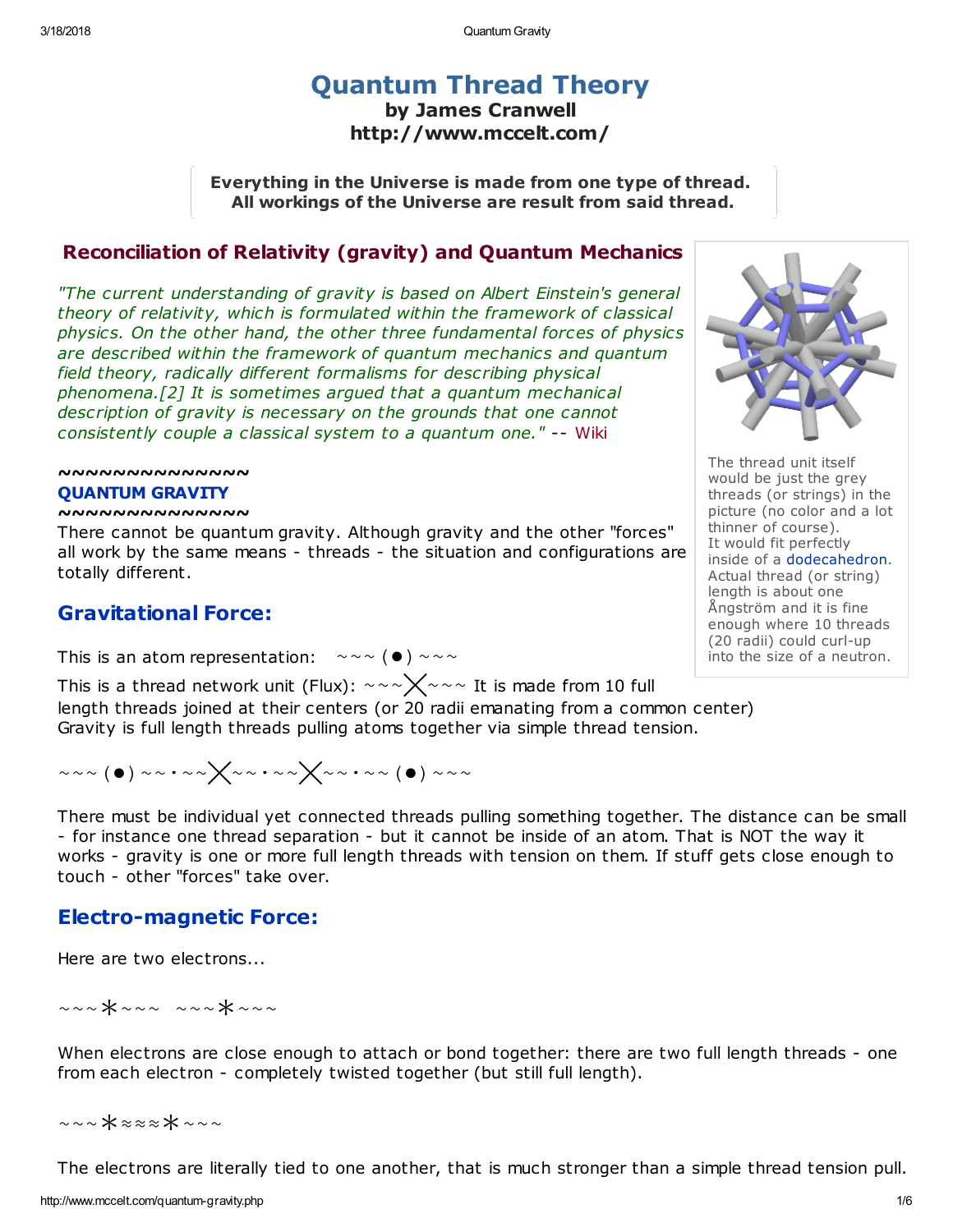# Strong Force:

A free proton would look like this  $\sim \sim \bullet \sim \sim$  (that's one free thread, 18 balled, one free thread) A free neutron would look like this  $\bullet \sim \sim$  (19 balled, and one free thread) A free neutrino would look like this  $\bullet$  (20 balled)

A free electron would look like this  $\sim \sim \times \times \sim \sim$  (one free thread, 18 free threads in a disc shape, one free thread)

When one proton thread  $\sim \sim 0$   $\sim \sim \sim$ and the neutron thread  $\bullet \sim \sim \sim$ ball up (knot) together  $\bullet \bullet \sim \sim \bullet$  that is the strong force.

Add an electron to that package  $\bullet \bullet \times \times \times \times \times \times \times \times$  and you also get the EM force (package aka deuterium)

neutron / knot / proton / twist / electron / thread

●●≈≈≈∗~~~

The "knot" is just threads (like everything else) and it is balled-up between the neutron and the proton so you cannot see it. A balled-up knot is much stronger than a twist.

All "forces" have the same mechanism - threads - but they work by totally different means.

## Neutron  $\bullet$ ~~~

A neutron is the same as proton but with 19 thread radii balled up or collapsed. And when it is in the nucleus all 20 are collapsed (although one of the 20 is collapsed in unison with a proton thread, "There's one for you, nineteen for me")

## Neutrino: ●

What is a Neutrino? ● All 10 threads (20 radii) balled-up -- OR -- some number of threads greater than zero, less than 10 balled-up.

A free neutrino would look like this ●

A neutrino has NO protruding NOR dangling threads so it is unaffected by "forces."

A balled-up thread unit group like a neutrino can have any speed. But everything else works at the speed of light. So, although it is not impossible - it is not an easy feat to bump-up the speed of something faster than the machine (Universe) that is propelling it.

Think baseball, a pitcher might be able to throw a baseball at 180 kilometers per hour, but that is absolutely NOT the top speed for a baseball.

~~~~~~~~~~~~~~~~~~~~~~~~~~

#### GRAVITY CANNOT HAPPEN IN AN ATOM

~~~~~~~~~~~~~~~~~~~~~~~~~~~~~~

Got that? Gravity is an actual mechanical force - thread tension. Like a 3-D tennis net with the threads expanded full length that can pull atoms and or mass together.

The "forces" inside an atom are completely different. There the threads can completely ball-up together -- gravity does NOT work like that.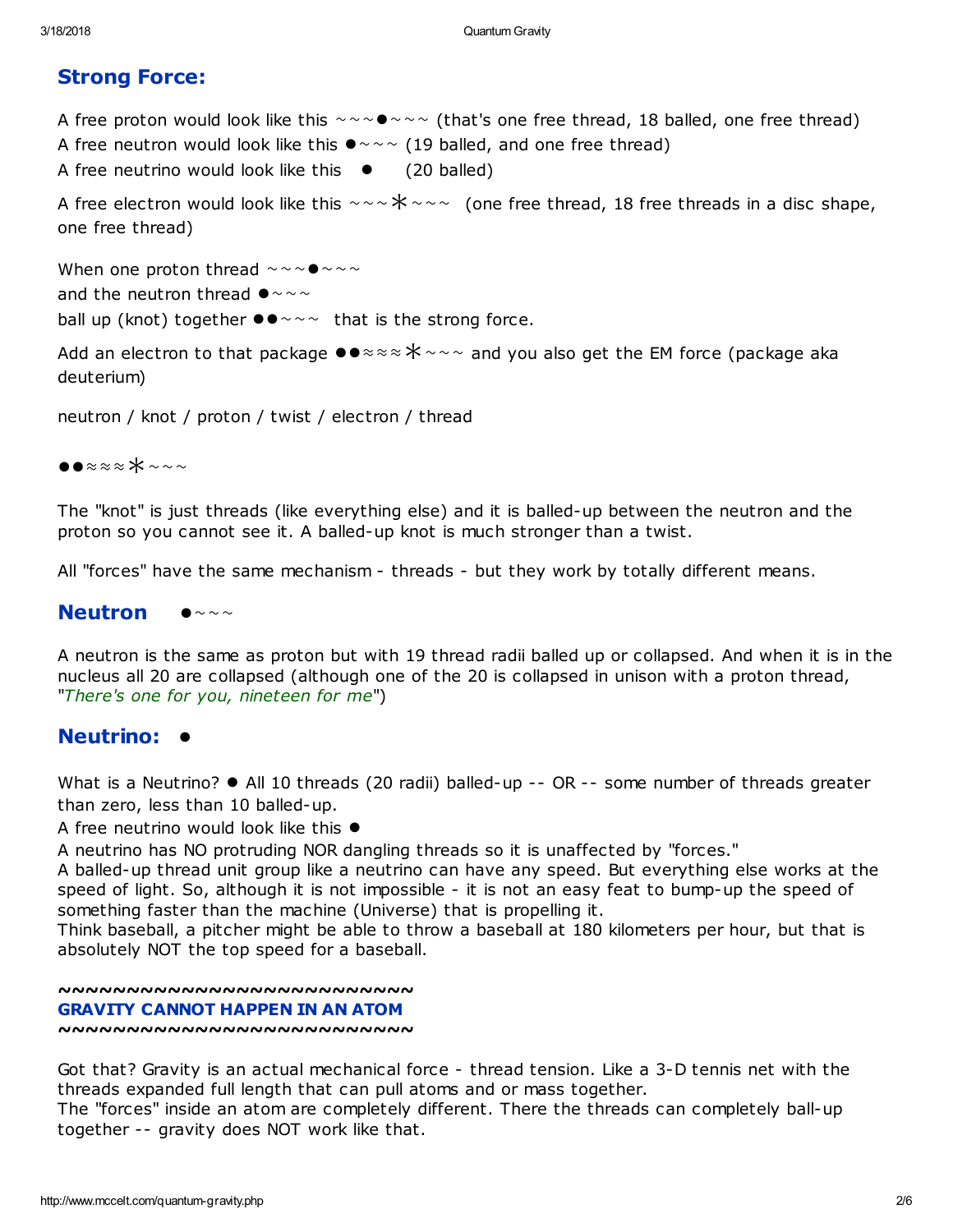#### QUANTUM THREAD THEORY

#### ~~~~~~~~~~~~~~~~~~~

Space is NOT empty. There is an all encompassing lattice-type quantum thread network (not the string theory type) in otherwise empty space (and everywhere).

The network is made from individual yet connected threads and conforms to whatever shape it is surrounding (never been ruled out). So light traveling through a curved thread network (like the Earth or Moon) will of course curve.

Is gravity curving the thread network? No! The thread network itself is what creates gravity (gravity is network tension).

Does this invalidate any of Einstein's equations? Of course not, it is just another way to look at it. Einstein has field equations and this is the field (thread network).

Regardless of the theory - gravity must be or have some kind of a mechanism. The mechanism must actually be something. Whatever that something is - it must be filling space.

The thread network is gravity centered - Einstein called it Space-Time. Otherwise known as the Fabric of Space. (yes, the fabric of space must actually be made from something)

A good 2-D model would be something like a spiders web made of the finest web-silk-thread filament. Now imagine a 3-D web.

It is made from individual yet connected quantum threads and of course the web has tension on it (that's where gravity gets its pull). The speed vibrations travel through the web is the speed of light (light is a just a vibration travelling in a quantum thread network)

Here is a regular thread tension formula...

Tension = velocity squared x mass / Length

If we plug in c and rearrange we get the one-inch formula for energy and light...

 $TI<sub>1</sub> = mc^2$ 

If the tension goes up... gravity goes up, and so does the speed of light and everything else with it. That includes any type of measuring device, the speed your brain is working and time itself. Increase or decrease tension and it changes everything along with it, that's all electro-magnetic phenomena, vibrations... everything.

It's like being a character in a movie and you don't know the speed the projector is running... fast, slow, stop, start... you don't know.

Now we know where energy comes from and why light travels at c.

Tesla was correct... "There is no energy in matter other than that received from the environment." – Nikola Tesla

Mnemonic memory device... E for Einstein:  $E = mc^2$ TL for Tesla: TL =  $mc^2$ 

"Matter" is just balled-up / clumped up parts of the same thread network.

What they call "Dark Matter" is completely filling space - it's the thread network itself. The clumps around galaxies and other spots are excessive amounts.

Dark Energy is tension on the network as a whole. Everything is being pulled on equally. Any masses in the system create a higher tension pull between them - that's gravity

Electrons form a thread mesh-type cage around the nucleus. Electrons actually are something but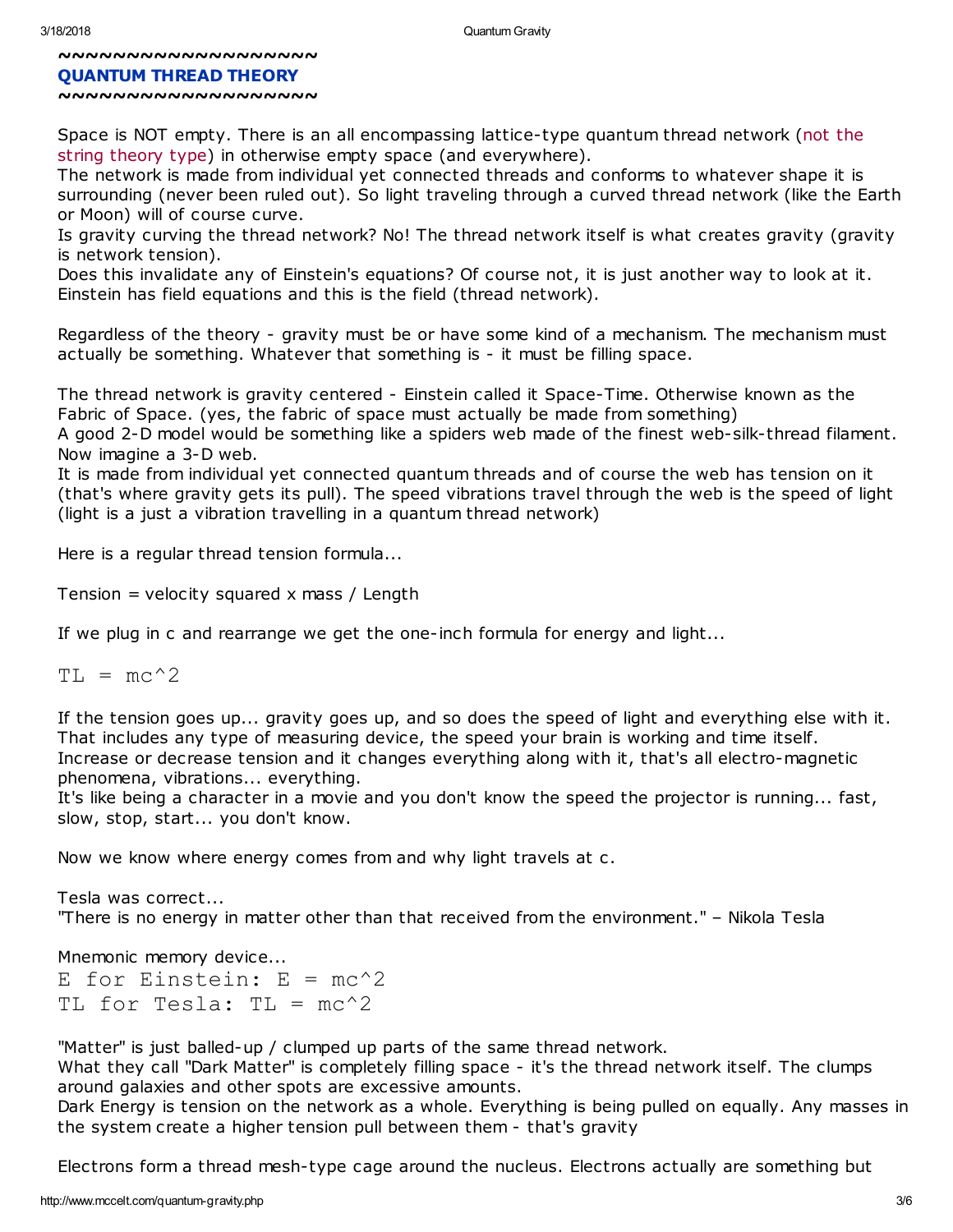everyone mistakenly thinks the vibration travelling around the thread is the electron - that's what has caused all the confusion.

The electron is conveying vibrations but the material it is made from (quantum threads) are NOT moving..

EXAMPLE: Think guitar string - the string itself would be the electron but everyone thinks the vibration or note is the electron. That is why there is all kinds of probability and uncertainty - the vibration is traveling around a spherical quantum thread mesh cage - where exactly is the vibration? No way to know for sure.

## Got that?

NOTE: Heisenberg would be OK with this.

- The electron (thread) has exact position.
- The vibration position is of course uncertain.

So, yes, if you find the vibration position at any given moment - you found different spots on the same thread - the electron.

i.e. it doesn't matter where you touch a vibrating guitar string - you found the string (electron).

### ~~~~~~~~~~~~~~~~~~~~~~~~~~~~~~~~~~~

### MASS IS INERT -- ALL ENERGY COMES FROM SPACE

### ~~~~~~~~~~~~~~~~~~~~~~~~~~~~~~~~~~~

If you have a tennis net (2-D lattice-type thread network analogy) it has an overall tension on it. The net threads are being pulled from the extremities (if it were an infinite net the tension pull would be coming from infinity).

If you use a pair of scissors and snip one thread in the middle of the net... vibrations (energy) will travel through the net (remember the tennis net has tension on it).

Every individual section (thread) of the net has tension and can release energy into the net. But you cannot add the individual thread energies together and create a massive sum -- because all of the supposed different energies are all one and the same -- coming from the net as a whole. If a guitar string has a tension of 9 . So does every point on the string.

#### ~~~~~■~~~~~■~~~~~■~~~~~■~~~~~■~~~~~

But you cannot add them together. That would be pure stupidity. The same type of thing has unknowingly happened with the vacuum catastrophe. Space is loaded with energy but it is all from the same source and it is all the same energy. If this is not realized -- there would be an enormous mistake: 10^120 ...in calculations.

### ~~~~~~~~~~~~~~~~~~~

### THERE IS NO PURE ENERGY

### ~~~~~~~~~~~~~~~~~~~

If a few threads of the net were balled-up (pulled together in a clump) then suddenly unballed (decayed). It would send vibrations through the net.

The balled up piece of the net would be considered mass and when it unballs it reverts back to normal net (thread network) and releases energy (vibrations) into the net. The vibrations are the energy. You cannot have vibrations travelling in nothing -- thinking that would be pure stupidity.

++++++++++++++++++++ ++++++‡++++++‡++++++ ++++‡‡●‡‡‡‡‡‡●‡‡++++ ++++++‡++++++‡++++++ ++++++++++++++++++++

The graphic is a representation of a 2-D gravitational field (thread network). It would be made of only the XY axis threads attached together (like a tennis net but made from individual threads).

The threads are connected -- that creates the network. The network has tension on it so vibrations can easily travel through it on the threads. Any masses •• in the

network will have a higher tension between them and pull together -- that's gravity. The speed vibrations travel through the thread network is the speed of light "c"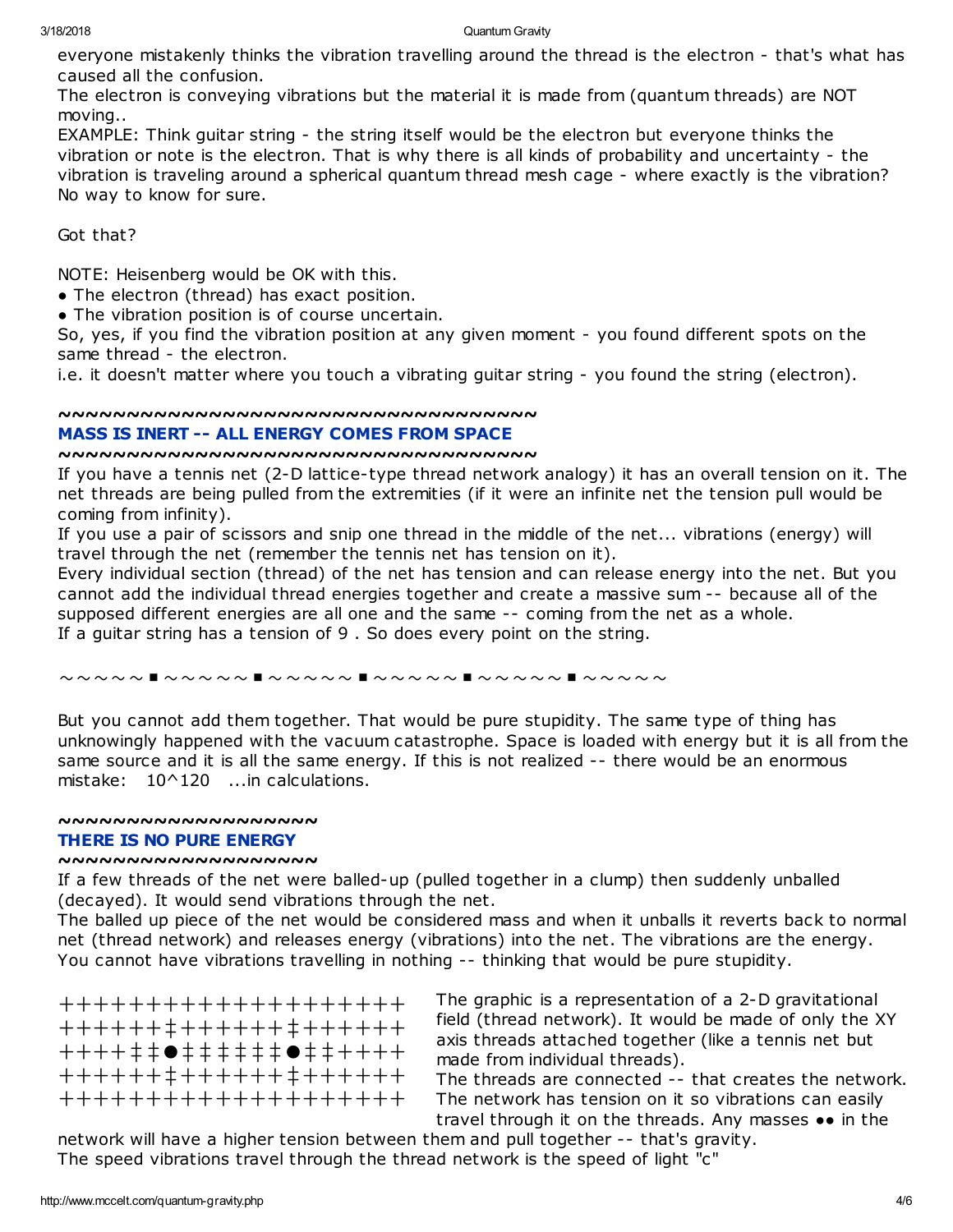#### ~~~~~~~~~~~~~~~~~~ SPACE-TIME IS A MEDIUM ~~~~~~~~~~~~~~~~~~

The reason light always travels at "c" the speed of light is: there is a medium filling space. Michelson-Morley created an experiment to detect if the Earth is rushing through the medium. The experiment was null - so the Earth is NOT rushing though it.

Then, just recently, they created Gravity Probe B - to detect if the medium is being dragged - and they found out... yes, it is being dragged!

Einstein called the medium "Space-Time."

It is responsible for gravity, the conveyance of light and a few other things. That's why the speed of light, gravity and the speed of gravitational waves are the same speed - the speed of light.

- Light travels at speed of light c
- Gravitational waves travel at c

Notice exact same speed. Must have something in common.

• Gravitational waves travel in space time.

● Light is a massless particle or wave or both at the same time (they are not sure) and travels in nothing?

No, they goofed. Think about for a month.

# ~~~~~~~~~~~~~~~~~~~~~~~~~~~~~~~~~~~~~~

## Measured Gravitational Force is Excess Network Tension

~~~~~~~~~~~~~~~~~~~~~~~~~~~~~~~~~~~~~~

The threads are connected - that creates a thread network. The thread network has tension on it so vibrations can easily travel through it on the threads (That's what light is). Everything is connected by the thread network and it moves along with largest mass in proximity.

++++++++++++++++++++ ++++++‡++++++‡++++++ ++++‡‡●‡‡‡‡‡‡●‡‡++++ ++++++‡++++++‡++++++ ++++++++++++++++++++

Any masses in the thread network will of course have / develop more connections and pull together. NOTE: The mass(es) •• in this scenario / instance would be balled up XY axis (plus +++ sign) threads. Everything is the same construct.

The thread network threads will go off in every direction but of course two masses in proximity will have a stronger tension between them than the thread network line thread tension coming from infinity.

The overall Dark-Energy-Like network tension pulls equally on everything - let's call that force 100. The two masses immersed in the thread network have a slightly higher tension between them (it's actually just more connections created by the network threads being balled up into matter) and that is all that is needed to pull them together - let's call the tension force between the masses 109.

+++++++++++‡+++++++++++‡+++++++++++ +++100+++‡‡●‡‡‡‡109‡‡‡‡●‡‡+++100+++ +++++++++++‡+++++++++++‡+++++++++++

If you measured the force between the two masses you would get number 9 as a result - NOT 109. Force pulling together = 109, Force pulling apart = 100, Result 109 - 100 = 9 The overall force tension of 100 would be subtracted (you would not even know it is there)